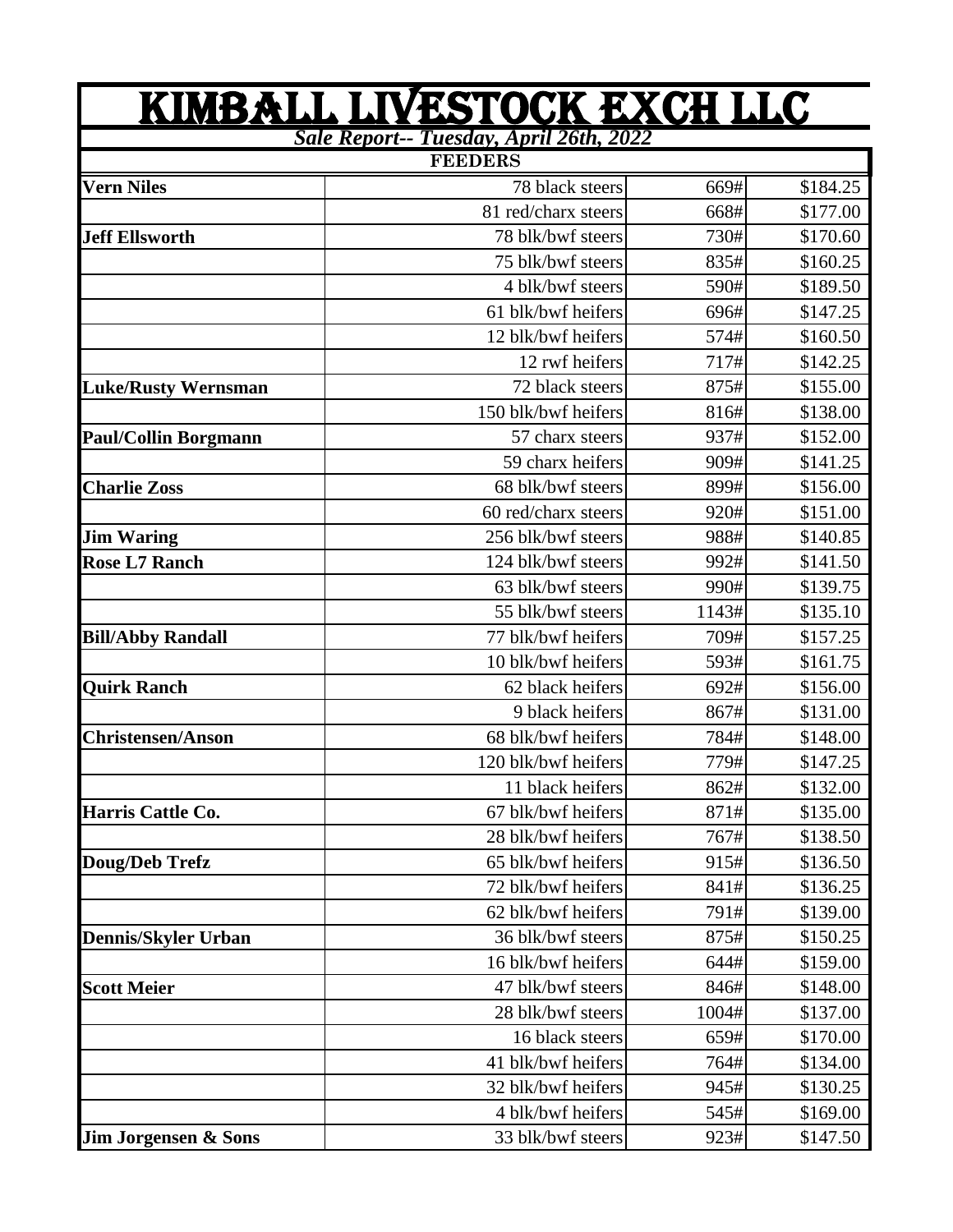|                           | 7 charx steers        | 912#             | \$143.00   |  |  |  |
|---------------------------|-----------------------|------------------|------------|--|--|--|
|                           | 4 blk/charx steers    |                  | \$152.00   |  |  |  |
|                           | 18 black heifers      |                  | \$131.50   |  |  |  |
|                           | 8 charx heifers       | 858#             | \$133.50   |  |  |  |
| <b>Totton Angus</b>       | 58 blk/bwf steers     | 640#             | \$187.25   |  |  |  |
|                           | 8 black steers        | 556#             | \$194.00   |  |  |  |
|                           | 15 blk/bwf heifers    | 526#             | \$164.00   |  |  |  |
|                           | 7 rwf heifers         | 647#             | \$151.50   |  |  |  |
| <b>Barry Knippling</b>    | 35 black steers       | 607#             | \$194.25   |  |  |  |
|                           | 8 black steers        | 442#             |            |  |  |  |
|                           | 31 blk/bwf heifers    | 592#             | \$167.50   |  |  |  |
|                           | 5 black heifers       | 491#             | \$174.00   |  |  |  |
| <b>Tim Nemec</b>          | 19 red/blk BV heifers | 641#             | \$156.25   |  |  |  |
|                           | 22 red BV heifers     | 847#             | \$130.00   |  |  |  |
|                           | 7 red BV heifers      | 940#             | \$133.50   |  |  |  |
| <b>Jim Wingert</b>        | 12 F1 bwf/rwf steers  | 869#             | \$151.00   |  |  |  |
|                           | 13 F1 bwf/rwf steers  | 710#             | \$156.00   |  |  |  |
|                           | 15 F1 bwf/rwf heifers | 708#             | \$150.00   |  |  |  |
|                           | 4 F1 bwf/rwf heifers  | 595#             | \$155.00   |  |  |  |
| <b>Randy Burnison</b>     | 40 blk/bwf heifers    | 872#             | \$134.60   |  |  |  |
| <b>Andy Espedal</b>       | 19 black steers       | 778#             | \$162.00   |  |  |  |
| <b>Steve Bonichson</b>    | 27 black BV heifers   | 876#             | \$132.50   |  |  |  |
|                           | 3 black BV heifers    | 623#             | \$145.50   |  |  |  |
| <b>Monte Fristad</b>      | 25 black BV heifers   | 838#             | \$135.75   |  |  |  |
| <b>Hass Ranch</b>         | 16 black BV heifers   | 868#<br>\$131.25 |            |  |  |  |
| <b>Chad Olson</b>         | 22 blk/bwf heifers    | 784#<br>\$132.00 |            |  |  |  |
| <b>Kevin/Chase VonEye</b> | 17 black steers       | 594#             | \$186.00   |  |  |  |
|                           | 8 black steers        | 443#             | \$211.00   |  |  |  |
|                           | 11 black heifers      | 535#             | \$171.00   |  |  |  |
|                           | 6 black heifers       | 393#             | \$174.00   |  |  |  |
| <b>Paul VonEye</b>        | 10 black heifers      | 496#             | \$171.00   |  |  |  |
|                           | 2 black steers        | 415#             | \$210.00   |  |  |  |
| <b>Jeremy Stevens</b>     | 9 blk/bwf heifers     | 501#             | \$170.00   |  |  |  |
|                           | 3 blk/bwf heifers     | 623#             | \$156.00   |  |  |  |
| <b>Duke Warren</b>        | 11 black heifers      | 509#             | \$166.00   |  |  |  |
| <b>Louie Bergner</b>      | 3 black heifers       | 816#             | \$131.50   |  |  |  |
|                           | <b>PAIRS</b>          |                  |            |  |  |  |
| <b>Lee/Sasha Ness</b>     | 20 black heifer pairs | 1166#            | \$2,050.00 |  |  |  |
| <b>Mark Reindl</b>        | 6 black heifer pairs  | 1100#            | \$1,960.00 |  |  |  |
| <b>Rick Palmer</b>        | 8 blk/bwf SM pairs    | 1549#            | \$1,560.00 |  |  |  |
|                           | 10 blk/bwf BM pairs   | 1598#            | \$1,475.00 |  |  |  |
| <b>BREDS</b>              |                       |                  |            |  |  |  |